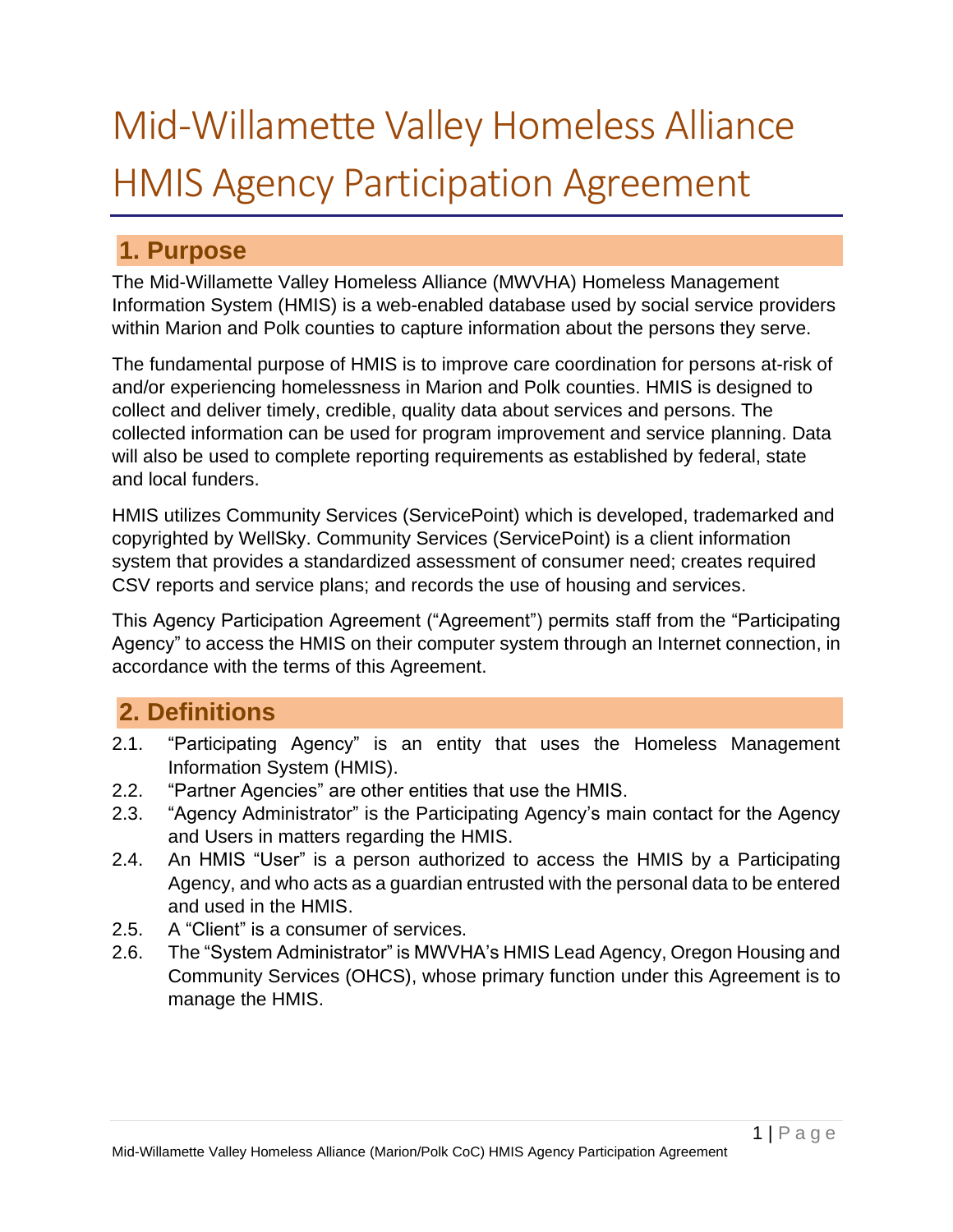# **3. Client Privacy**

## **3.1. Laws, Regulations, Policies and Procedures**

- 3.1.1. If the Participating Agency is considered a "covered entity" under the Health Insurance Portability and Accountability Act (HIPAA) of 1996 45 C.F.R., Parts 160 & 164, and corresponding regulations establishing by the U.S. Department of Health and Human Services, the Participating Agency is required to operate in accordance with HIPAA regulations.
- 3.1.2. The Participating Agency will comply with all applicable federal and state laws regarding protection of client privacy.
- 3.1.3. The Participating Agency will comply with all MWVHA policies and procedures pertaining to protection of client privacy.
- 3.1.4. The protections that the HMIS has in place to protect client confidentiality include: compliance with HUD Data and Technical Standards Final Notice, institution of a mandated HMIS privacy and confidentiality training program for all HMIS Users provided by the Participating Agency, consistent application of policies and procedures, and signed HMIS User Agreements (the original to be kept on file at the Agency).

## **3.2. Release of Information**

- 3.2.1. The Participating Agency will use a MWVHA-approved Universal Release of Information (ROI) to standardize the explanation of Agency/HMIS privacy rules to Clients and provide all Clients with an explanation informing them that their information will be entered into a computerized record-keeping system.
- 3.2.2. The Participating Agency shall maintain appropriate documentation of client consent to participate in the HMIS.
- 3.2.3. If a Client withdraws consent to share information with other participating agencies, the Participating Agency remains responsible to ensure that the Client's information collected after that time is unavailable to all other Agencies.
- 3.2.4. The Participating Agency agrees that its data will be shared with the Partner Agencies, with the exception of:
	- 3.2.4.1. Data from households comprised of only children (containing only youths less than 18 year old), or households with a child under 18 years as head of household.
	- 3.2.4.2. Data relating to direct medical or behavioral health services as outlined by HIPAA.
	- 3.2.4.3. Data from households with safety concerns that may be compromised by sharing data.
- 3.2.5. The Participating Agency agrees to honor the Client's right to request that program enrollment data entered by the Participating Agency not be shared with other MWVHA participating agencies.
- 3.2.6. The Participating Agency agrees not to release client-identifiable information directly to any organization not participating HMIS without proper Client consent, except as permitted under federal and Oregon law. A release of information in HMIS by a Participating Agency to another Participating Agency or an HMIS Partner Agency shall not constitute an unauthorized disclosure,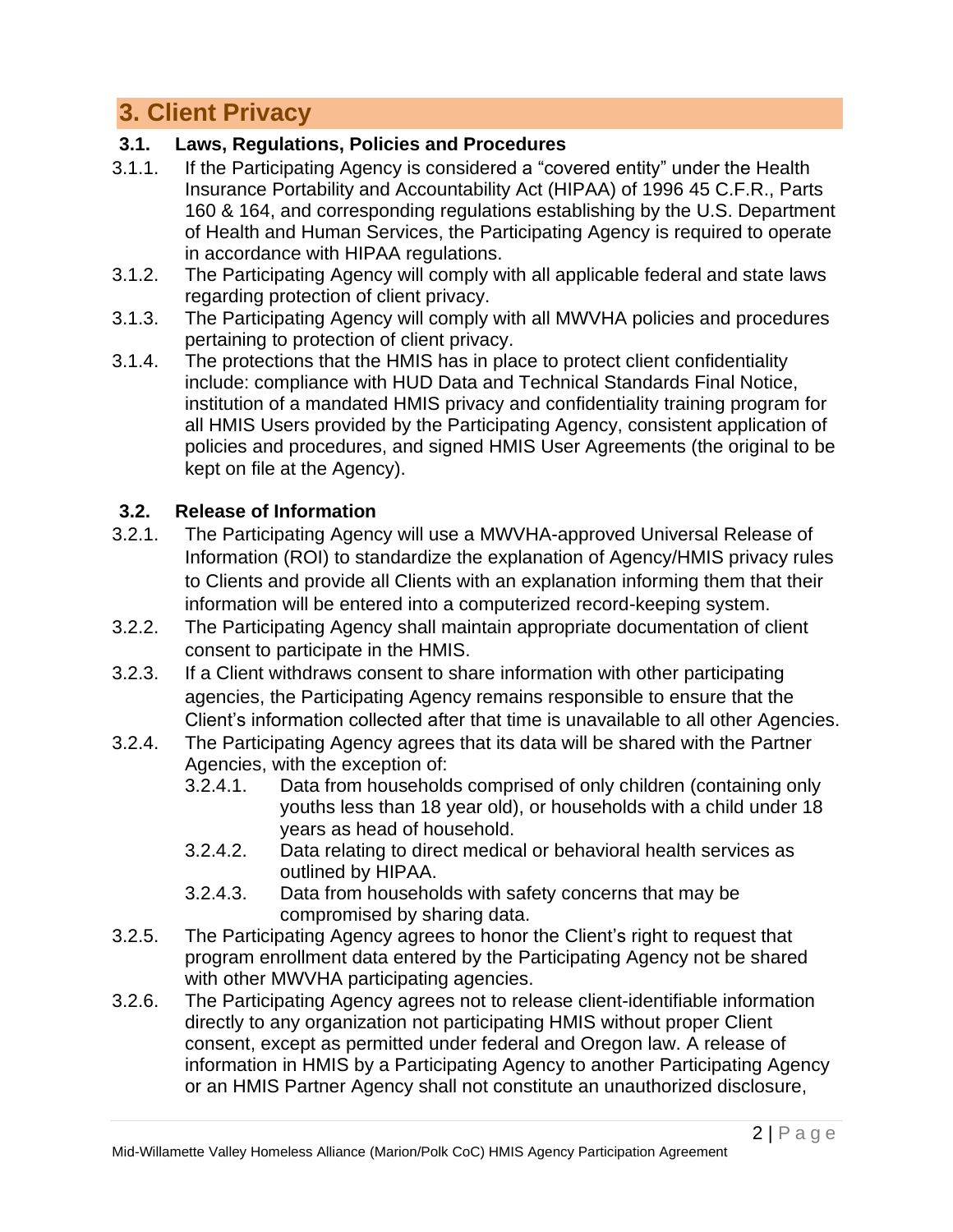even in the event that no authorization form is on file, subject to the exceptions in 3.2.4 above.

## **3.3. Privacy Notice**

- 3.3.1. The Participating Agency shall post the HMIS Privacy and Security Notice at each intake desk, and in lobbies and other areas where Clients congregate.
- 3.3.2. The Participating Agency shall make the Privacy and Security Notice available in writing at a Client's request.
- 3.3.3. If the Participating Agency maintains a website, a link to the Privacy and Security Notice shall be accessible from the Agency's website.

## **3.4. Internal Controls**

- 3.4.1. The Participating Agency shall provide HMIS workstation(s) that:
	- 3.4.1.1. Have and use a hardware or software firewall;
	- 3.4.1.2. Have and use updated virus protection software;
	- 3.4.1.3. Have and use screens that "go to sleep" after 5 minutes of inactivity and require a password to re-activate;
	- 3.4.1.4. Have screens positioned so that data is not visible to others (i.e. other staff, clients, etc. who are in the immediate area);
	- 3.4.1.5. Do not have User IDs and/or Passwords posted in visible and/or accessible locations.
- 3.4.2. The Participating Agency must ensure that all persons who are issued a User Identification and Password to the HMIS comply with all the terms of this Agreement, including all associated confidentiality provisions. The Participating Agency is responsible for oversight of its own related confidentiality requirements.
- 3.4.3. The Participating Agency must ensure that all persons to be issued a User ID and Password complete a formal training using materials provided by MWHVA on privacy and confidentiality policies and HMIS. Agency employees must demonstrate mastery of that information prior to activation of their User License. The Agency will train all Users with the exception of Agency Administrators.
- 3.4.4. The Participating Agency must notify the System Administrator when a staff member with a User ID and Password leaves the Agency within two (2) business days of that staff member's last day of work for the Participating Agency.
- 3.4.5. The Participating Agency acknowledges that Client data will be encrypted at the server level using encryption technology.
- 3.4.6. The Participating Agency acknowledges that ensuring the confidentiality, security and privacy of any information downloaded from the system by the Agency is strictly the responsibility of the Participating Agency.
- 3.4.7. The Participating Agency shall diligently record in the HMIS all restrictions requested by the Client.
- 3.4.8. Participating Agency acknowledges that it may not rely upon HMIS technological and procedural securities exclusively to ensure client data confidentiality.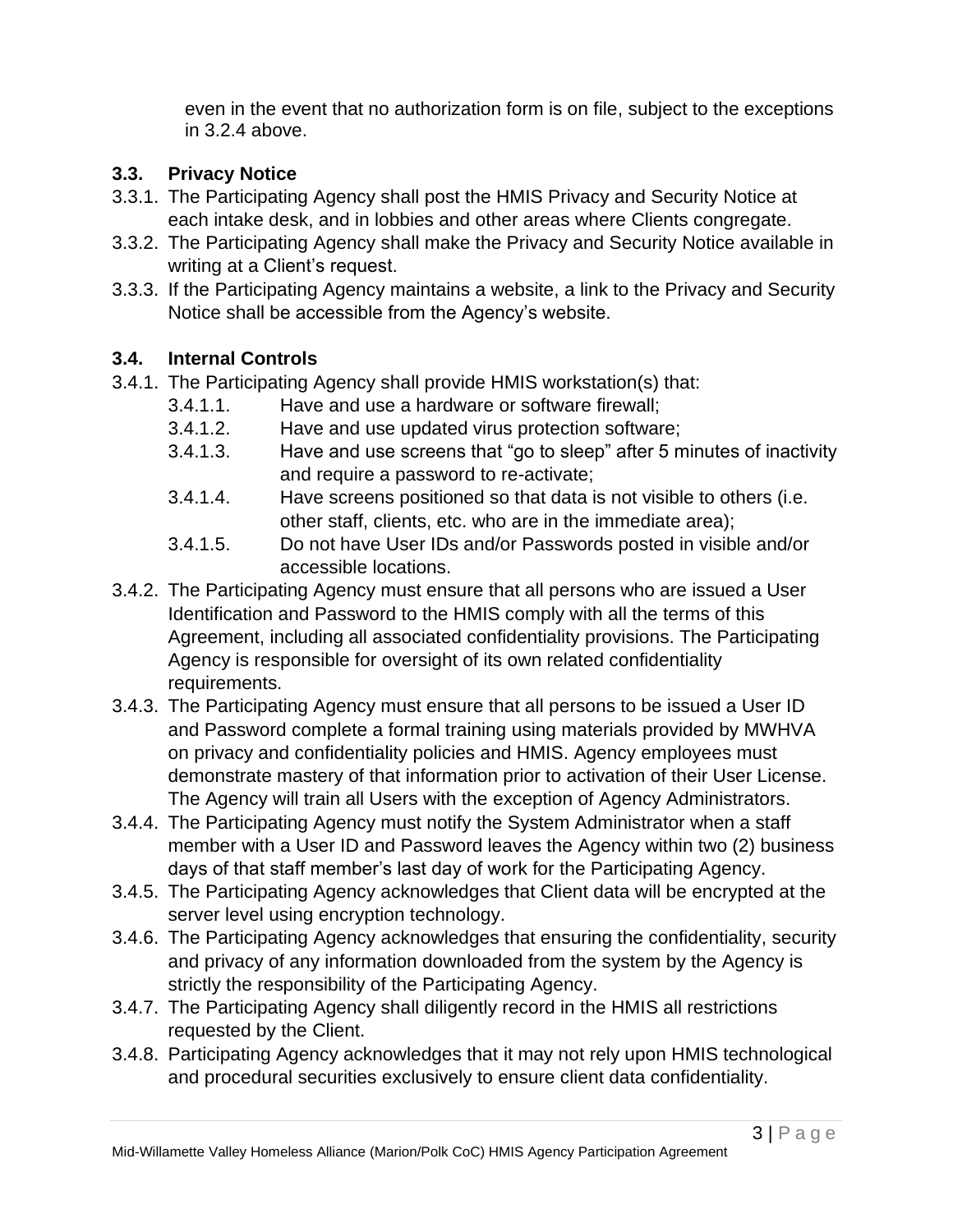# **4. Custody of Data**

- 4.1. The Participating Agency acknowledges that the file server, which contains all client information, including encrypted identifying client information, is located at the WellSky Inc. offices at 333 Travis Street, Suite 300, Shreveport, LA.
- 4.2. The Participating Agency acknowledges, and MWVHA agrees, that the Participating Agency retains ownership over all information that Agency enters into HMIS, provided however, that the Participating Agency grants a perpetual nonexclusive license to MWVHA to access and use such information.
- 4.3. Upon termination of this Agreement, MWVHA shall maintain their right to the use of all Client data previously entered by the Participating Agency; this use is subject to any restrictions requested by the Client.
- 4.4. In the event that the HMIS Project ceases, the Participating Agency and the Partner Agencies will be notified, and provided reasonable time to access and save Client data for those Clients served by the respective Agency, as well as statistical and frequency data from the entire system. Thereafter, the information collected by the centralized server will be purged or appropriately stored by WellSky, Inc., in accordance with the data retention requirements of Oregon law.
- 4.5. In the event that MWVHA ceases to exist, the custodianship of the data within HMIS will be transferred by MWVHA to another organization that has been designated the HMIS Lead Agency for continuing administration. All HMIS Participating and Partner Agencies will be informed of the new designated organization in a timely manner.

# **5. Roles and Responsibilities**

## **5.1. MWVHA shall**

- 5.1.1. Provide User licenses, in accordance with this Agreement.
- 5.1.2. Provide the Universal Release of Information (ROI) form.
- 5.1.3. Provide training or training materials to Agency Administrators, and provide written or video training materials to all HMIS Users.
- 5.1.4. Monitor frequency and quality of data entry.
- 5.1.5. Notify the Agency Administrator and/or Executive Director if it becomes aware of any violation of HMIS policies or procedures on the part of HMIS Users at the Participating Agency.
- 5.1.6. Provide training on the MWVHA HMIS Policy & Procedures.
- 5.1.7. Provide basic User support and technical assistance (i.e., general troubleshooting and assistance with report generation) for issues specific to HMIS software and systems.

## **5.2. Participating Agency shall**

- 5.2.1. Designate an Agency Administrator that can demonstrate HMIS and programmatic proficiency prior to being granted access to HMIS and serve as the first and main contact for the Agency and User staff in matters regarding HMIS, before the System Administrator is contacted.
- 5.2.2. Ensure that their Agency Administrator monitors HMIS data quality and that data is corrected, based on data quality reports.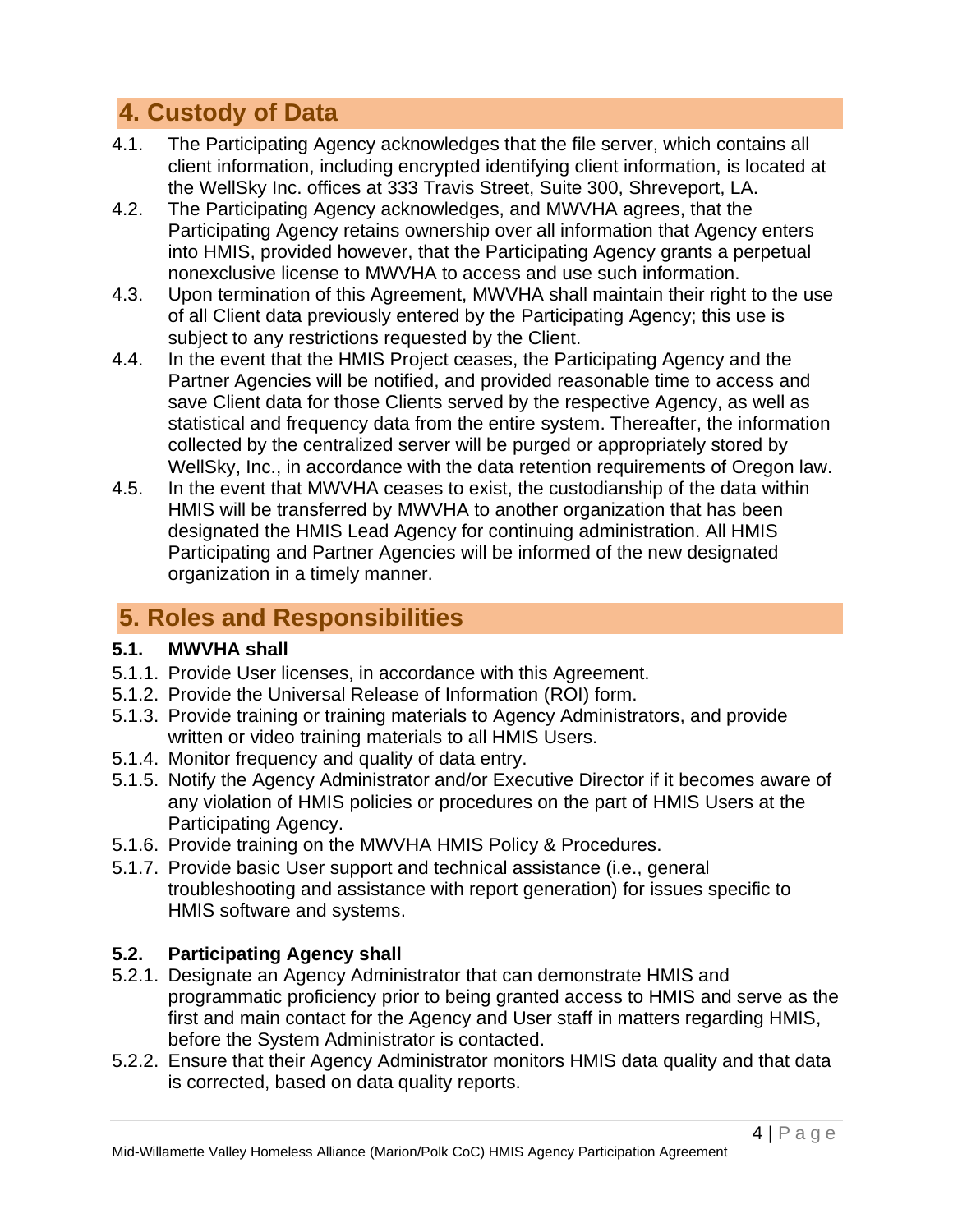- 5.2.3. Ensure that HMIS Users accurately enter assessment data in a timely fashion– whenever possible, within 72 hours of a Client's entry, review, or exit of the program.
- 5.2.4. Not purposefully enter inaccurate information or over-ride accurate information entered by its own Agency or another Agency.
- 5.2.5. Not use HMIS with intent to defraud federal, state or local governments, individuals or entities, or to conduct any illegal activity.
- 5.2.6. Ensure Users submit support requests to their Agency Administrator.
- 5.2.7. Not allow their Agency Administrator or Users, under any circumstances, to submit requests directly to the software vendor.
- 5.2.8. Notify MWVHA when new Users need to be trained and assigned a license.
- 5.2.9. Acknowledge that HMIS User licenses not accessed (logged into) for 90 days will be deleted from the system and that the Agency can request a new license for any User whose license has been deleted.

# **6. Standard Operating Procedures**

## **6.1. User Authorization & Passwords**

- 6.1.1. HMIS Users, including the Agency Administrator, must have a specific work function and purpose for using and entering data into HMIS. The Agency Administrator must only request User access to HMIS for those staff members who require access for business purposes only.
- 6.1.2. All Users must have their own User ID and Password and should never be allowed to use a User ID that is not assigned to them. The Participating Agency will not share assigned User IDs and Passwords to access HMIS with any other organization, government entity, business, or individual.
- 6.1.3. If any User forgets their Password or has reason to believe that someone else has gained access to their Password, they must immediately notify their Agency or System Administrator. The Agency or System Administrator has the ability to reset the User's Password and notify the User of the new temporary Password.
- 6.1.4. User licenses will only be assigned once the staff member has successfully completed all required HMIS training.

## **6.2. Data Entry**

- 6.2.1. The Participating Agency will ensure that programs that participate in HMIS will enter at least the minimum required data elements, referred to as the Universal Data Elements. Most data elements are described in the HUD HMIS Data Standards Manual.
- 6.2.2. Client data will be gathered according to the policies, procedures and confidentiality rules of each individual program.
- 6.2.3. The Participating Agency will only enter into HMIS information on individuals that exist as Clients under the Participating Agency/Program's jurisdiction.
- 6.2.4. The Participating Agency shall not knowingly enter false or misleading data under any circumstances.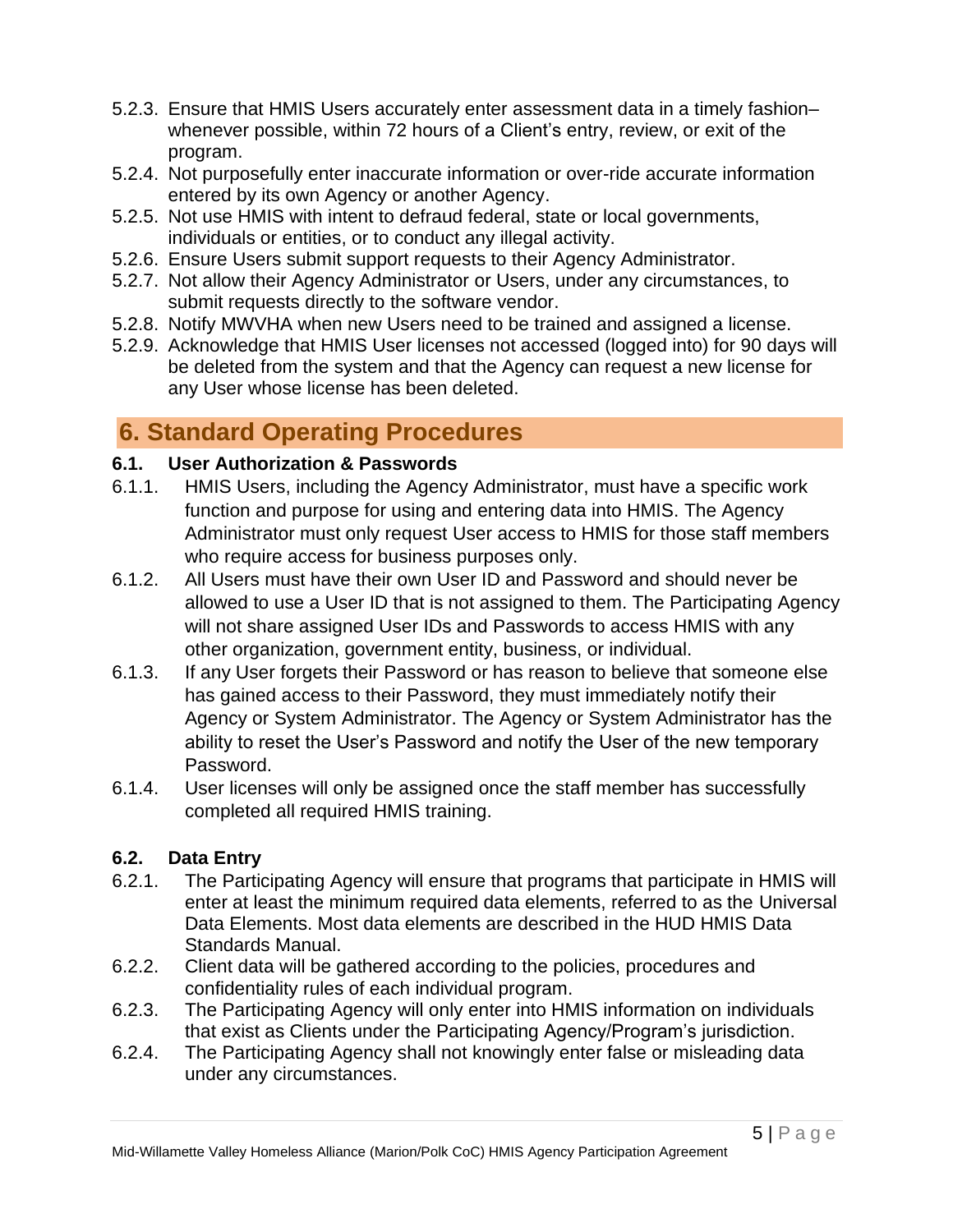- 6.2.5. The Participating Agency will prohibit anyone with an Agency-assigned User ID and Password from entering offensive language, profanity, or discriminatory comments based on race, color, religion, national origin, ancestry, handicap, age, sex, and/or sexual orientation.
- 6.2.6. The Participating Agency will only enter a Client into HMIS after the Client has consented. Clients may refuse to have data entered, at which point the Agency must follow the training manual. Some services require data-sharing in the HMIS. The Client must be informed that they will not be eligible to receive the service (examples: housing, referrals to other providers, centralized waitlists, services provided by Partner Agencies) if they do not allow their information to be entered into HMIS.
- 6.2.7. The Participating Agency will accurately enter data in a timely manner, within 72 hours of a Client's entry, review, or exit into the program or as needed when there is a significant change in information. The Agency shall not misrepresent its client base in the HMIS by entering known inaccurate information. Client records should be updated in HMIS at the minimum of once per year.
- 6.2.8. The Participating Agency will enter all Client and program level data elements defined by MWVHA and/or required by the U.S. Department of Housing and Urban Development.
- 6.2.9. The Participating Agency is responsible for the accuracy, integrity, and security of all data input by said Agency. The Participating Agency will routinely review records it has entered into HMIS for completeness and data accuracy.
- 6.2.10. The Participating Agency will ensure that any paper versions of the intake data collection forms correctly align with the newest intake form in HMIS.
- 6.2.11. The Participating Agency's workflow for the exit process shall include destination information and evidence that demonstrates the discharge destination data is properly being entered into the HMIS.

#### **6.3. Data Use**

- 6.3.1. Data contained in the MWVHA HMIS will only be used to support the delivery of homeless services in Marion and Polk counties. Each User will affirm the principles of ethical data use and client confidentiality as noted and contained in the HMIS User Agreement.
- 6.3.2. The Participating Agency will not solicit or input information from Clients unless it is essential to provide services, or conduct program evaluation.
- 6.3.3. The Participating Agency acknowledges that all Client data will be maintained on a central server, which will contain all client information in an encrypted state. All Client identifiable data is inaccessible to unauthorized users.
- 6.3.4. The Participating Agency shall use the system to enter and corroborate services but not for location services for past due billing or law enforcement activities.
- 6.3.5. The Participating Agency shall not be denied access to Client data entered by the Agency.
- 6.3.6. The Participating Agency shall use Client information in HMIS, as entered by the Agency or Partner Agencies, to assist the Agency in providing adequate and appropriate services to the Client.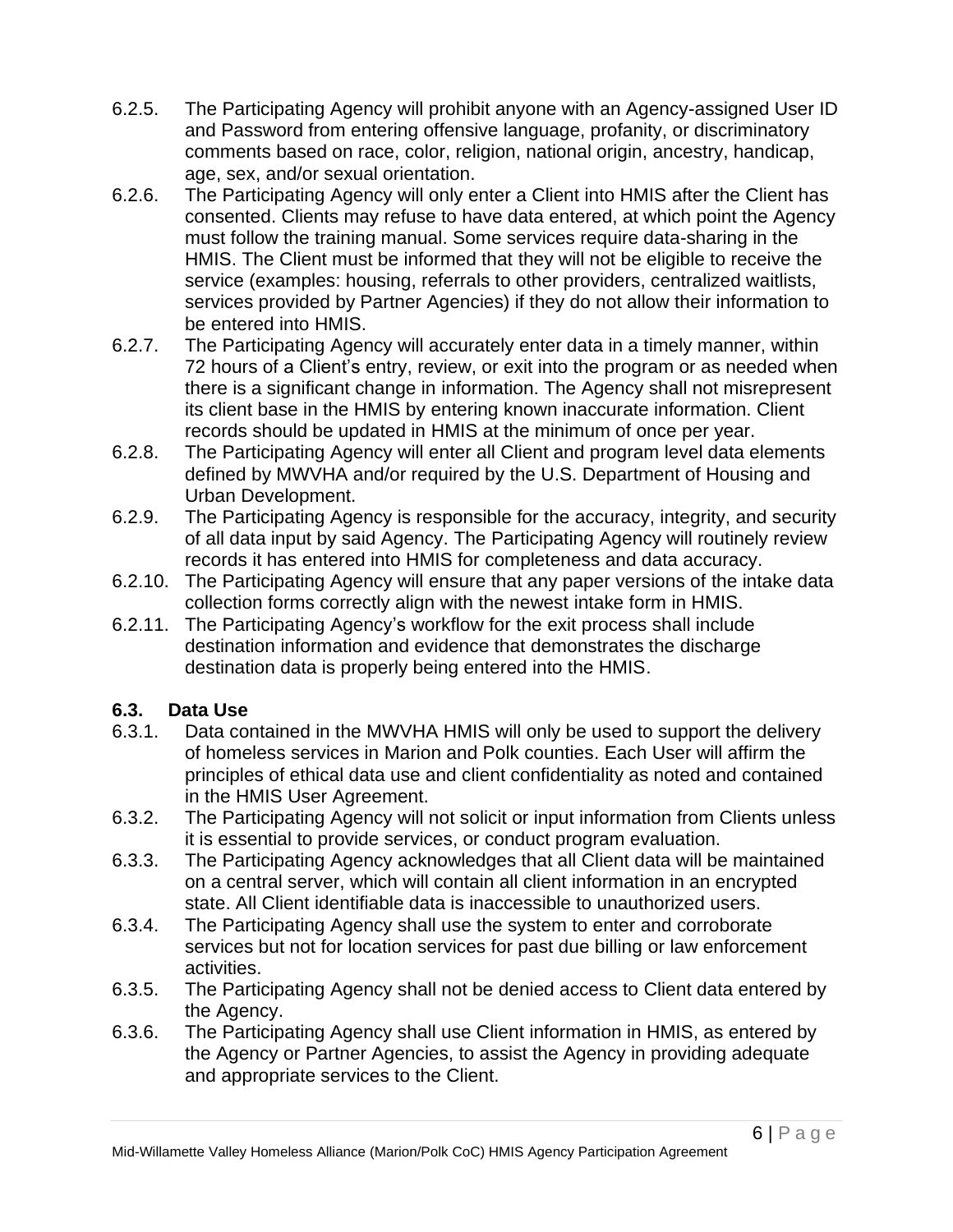## **6.4. Release and Disclosure of Client Data**

- 6.4.1. By requesting services from the Participating Agency, it is assumed that the Client agrees to allow collection and disclosure of this information to HMIS Partner Agencies. Client data entered into the HMIS will be shared with Partner Agencies unless the Client requests an exception.
- 6.4.2. Agency data visibility defaults within the HMIS will be set to "open visibility" with these exceptions:
- 6.4.2.1. A parent or guardian at least 18 years of age can agree to share data for youth in the household. A head of household under the age of 18 cannot agree to share data for anyone other than themselves.
- 6.4.2.2. A member of a household who has voiced a safety concern, or for whom the Agency has a safety concern.
- 6.4.2.3. Medical or Behavioral Health Services provided by a "covered entity" under the Health Insurance Portability and Accountability Act (HIPAA) are not shared.
- 6.4.3. If the Client rejects the sharing plan, the Agency is responsible to close the record.
- 6.4.4. No confidential/restricted information received from the HMIS will be shared with any organization or individual without proper written consent by the Client, unless otherwise permitted by applicable regulations or laws.

#### **6.5. Publication of Reports**

- 6.5.1. The Participating Agency agrees that it may release only aggregated or summary information generated by HMIS that is specific to its own Client data, and only for funding or planning purposes pertaining to providing services to homeless persons.
- 6.5.2. MWVHA will use only unidentified, aggregate HMIS data for homeless policy and planning decisions; in preparing federal, state, or local applications for homelessness funding; to demonstrate the need for and effectiveness of a program; and to obtain a view of program utilization.
- 6.5.3. HMIS data used in reports released to the public will be limited to presentation of aggregated or summary data. Personal identifying information will never be published.

#### **6.6. Server Availability**

- 6.6.1. The System Administrator will strive to maintain continuous availability of the HMIS.
- 6.6.2. When possible, necessary downtime will be scheduled when it will have least impact, for the shortest possible amount of time, and after timely communication to all participants.
- 6.6.3. If a User discovers that the HMIS is not available or accessible, the User will report immediately to their Agency Administrator who will, in turn, investigate and inform the System Administrator. The System Administrator will notify Users by email if they become aware the server is unexpectedly down.
- 6.6.4. All other procedures for maximizing server availability, recovering from unplanned downtime, communicating, and avoiding future downtime are the responsibility of the System Administrator and WellSky.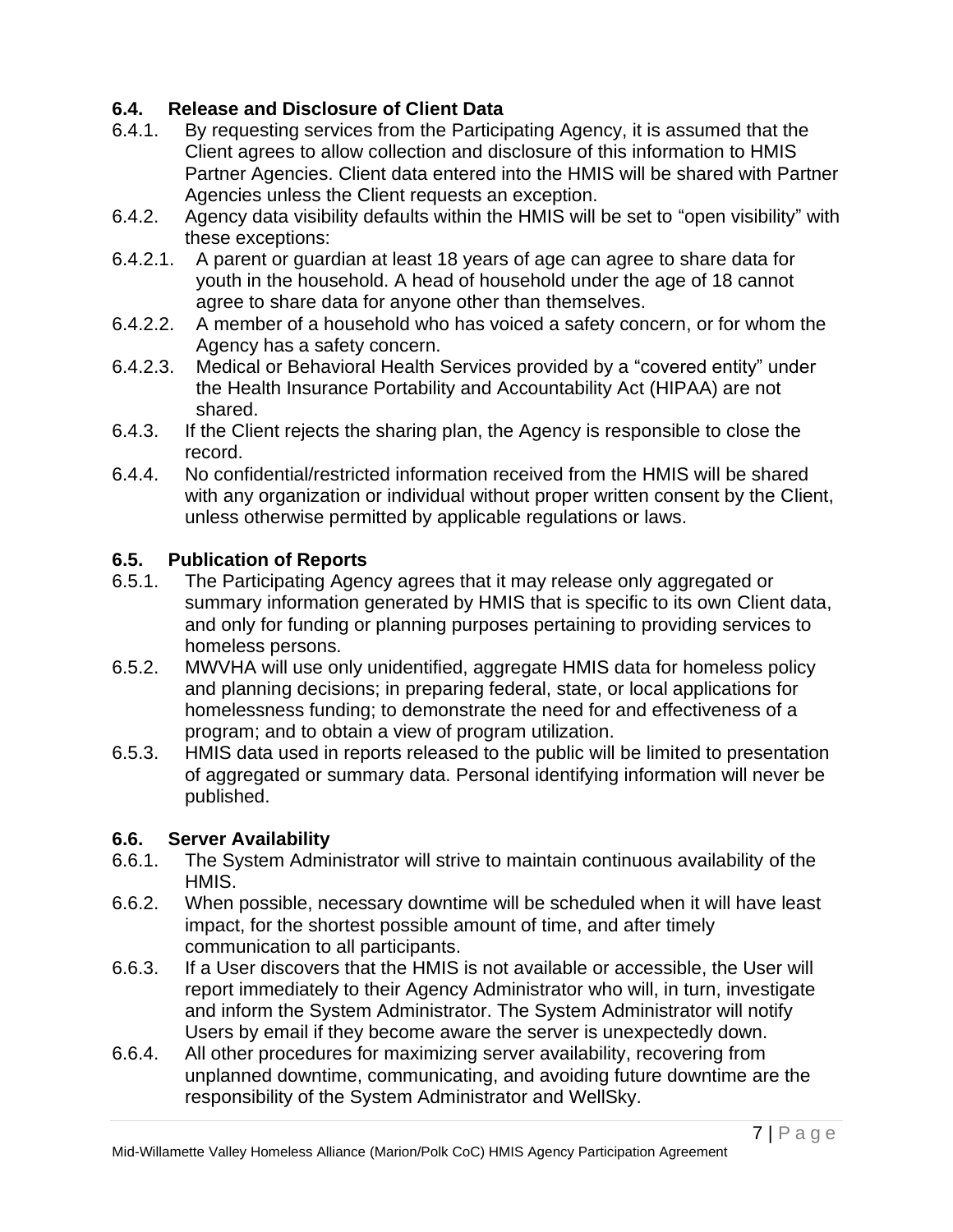## **6.7. Compliance**

- 6.7.1. Compliance with these Policies and Procedures is mandatory for participation in HMIS. The Participating Agency shall follow, comply with and enforce the HMIS User Agreement.
- 6.7.2. WellSky's Community Services (ServicePoint) is HIPAA-compliant. All changes to client data are recorded in the system and can be audited if there is suspected misuse of the system.
- 6.7.3. MWVHA will schedule periodic on-site monitoring visits to ensure that HMIS policies and procedures are being followed.
- 6.7.4. The System Administrator will have the right to confirm at any time that the Participating Agency provides HMIS workstation(s) that:
- 6.7.4.1. Have and use a hardware or software firewall;
- 6.7.4.2. Have and use updated virus protection software;
- 6.7.4.3. Have and use screens that "go to sleep" after 5 minutes of inactivity and require a password to re-activate;
- 6.7.4.4. Have screens positioned so that data is not visible to others (i.e. other staff, clients, etc. who are in the immediate area);
- 6.7.4.5. Do not have User IDs and/or Passwords posted in visible and/or accessible locations.

#### **6.8. HMIS Document Revision**

- 6.8.1. MWVHA will coordinate the compilation and revisions of all HMIS documents.
- 6.8.2. Proposed changes may originate from any HMIS User.
- 6.8.2.1. When proposed changes originate within the Participating Agency, the Agency Administrator shall review and then submit to the System Administrator. The System Administrator will maintain a list of proposed changes.
- 6.8.2.2. The list of proposed changes will be discussed by MWVHA and the HMIS Users Workgroup. Results of said discussion will be communicated, along with any amended Policies and Procedures.
- 6.8.3. HMIS documents and forms shall be available in on the MWVHA website.

# **7. Indemnification**

Subject to the conditions and limitation of the Oregon Constitution and the Oregon Tort Claims Act, the parties shall indemnify, defend, and hold harmless each other from and against all liability, loss, and costs arising out of or resulting from the acts of that party, its officers, employees, and agents in the performance of this Agreement.

# **8. Copyright**

The HMIS is protected by copyright and is not to be copied, except as permitted by law or by contract with owner of the copyright.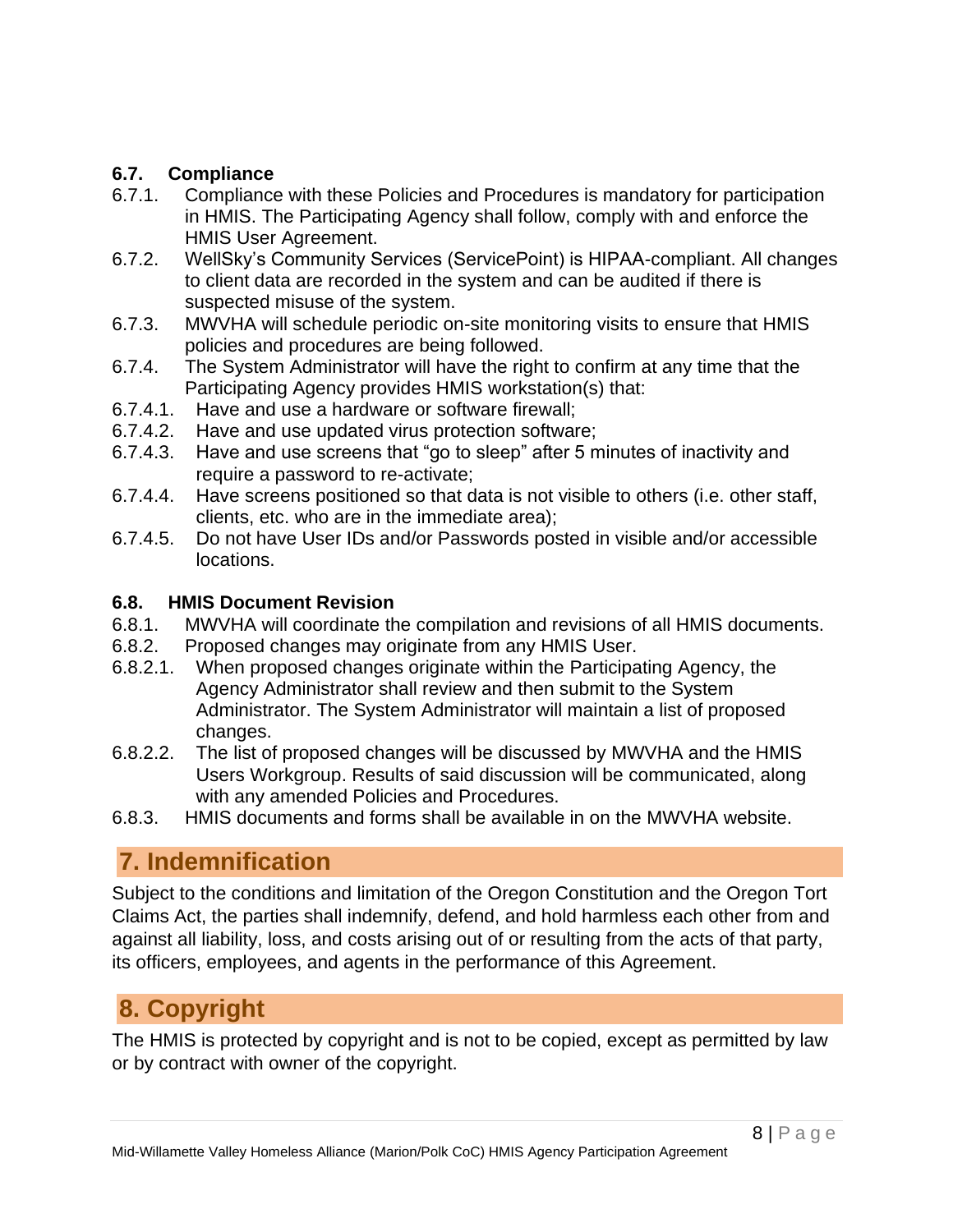Participating Agency Users storing materials copyrighted by others on the systems or displaying the materials through web pages must comply with copyright laws and guidelines.

## **9. Assurances**

The Participating Agency assures that the following fully executed documents will be on file and available for review:

- a. The Participating Agency's Confidentiality Policy
- b. The Participating Agency's Grievance Policy
- c. The posted HMIS Privacy Sign
- d. User and Agency Administrator Agreements
- e. A current copy of MWVHA HMIS Policy & Procedures

# **10. Terms and Conditions**

- 10.1. **ENTIRE AGREEMENT:** This Agreement constitutes the entire Agreement of the parties. This Agreement may be signed in counterpart, and the individuals signing this Agreement warrant that they have the authority to do so and to bind their respective organizations to the terms and conditions of this Agreement.
- 10.2. **SUBCONTRACTS:** No party will subcontract or assign all or any part of this Agreement without the prior written consent of the other parties.
- 10.3. **ADHERENCE TO LAW:** Each party shall comply with all federal, state, and local laws and ordinances applicable to this Agreement.
- 10.4. **NON-DISCRIMINATION:** Each party shall comply with all requirements of federal and state civil rights and rehabilitation statutes and local nondiscrimination ordinances.
- 10.5. **TERM:** This Agreement shall have a term of one year, subject to earlier termination as provided in this Section 10.5. If not earlier terminated, this Agreement shall automatically renew for successive one year terms. This Agreement may be terminated in writing by either party, with 30 days advance written notice. The exception to this term is if allegations or actual incidences arise regarding possible or actual breaches of this agreement. Should such situations arise, MWVHA may immediately suspend access to HMIS until the allegations are resolved in order to protect the integrity of the system.
- 10.6. **TERMINATION:** Either party may inform the other in writing of termination of this Agreement as provided in Section 10.5. Upon termination, the System Administrator will revoke access of the Participating Agency staff to the HMIS and will keep all termination records on file with the associated HMIS Agency Participation Agreement.
- 10.7. **VIOLATION OF TERMS:** If the System Administrator determines that the Participating Agency is in violation of the terms of the HMIS Agency Participation Agreement, the Participating Agency and MWVHA agree to cooperate to resolve the conflict. If the parties are unable to resolve the